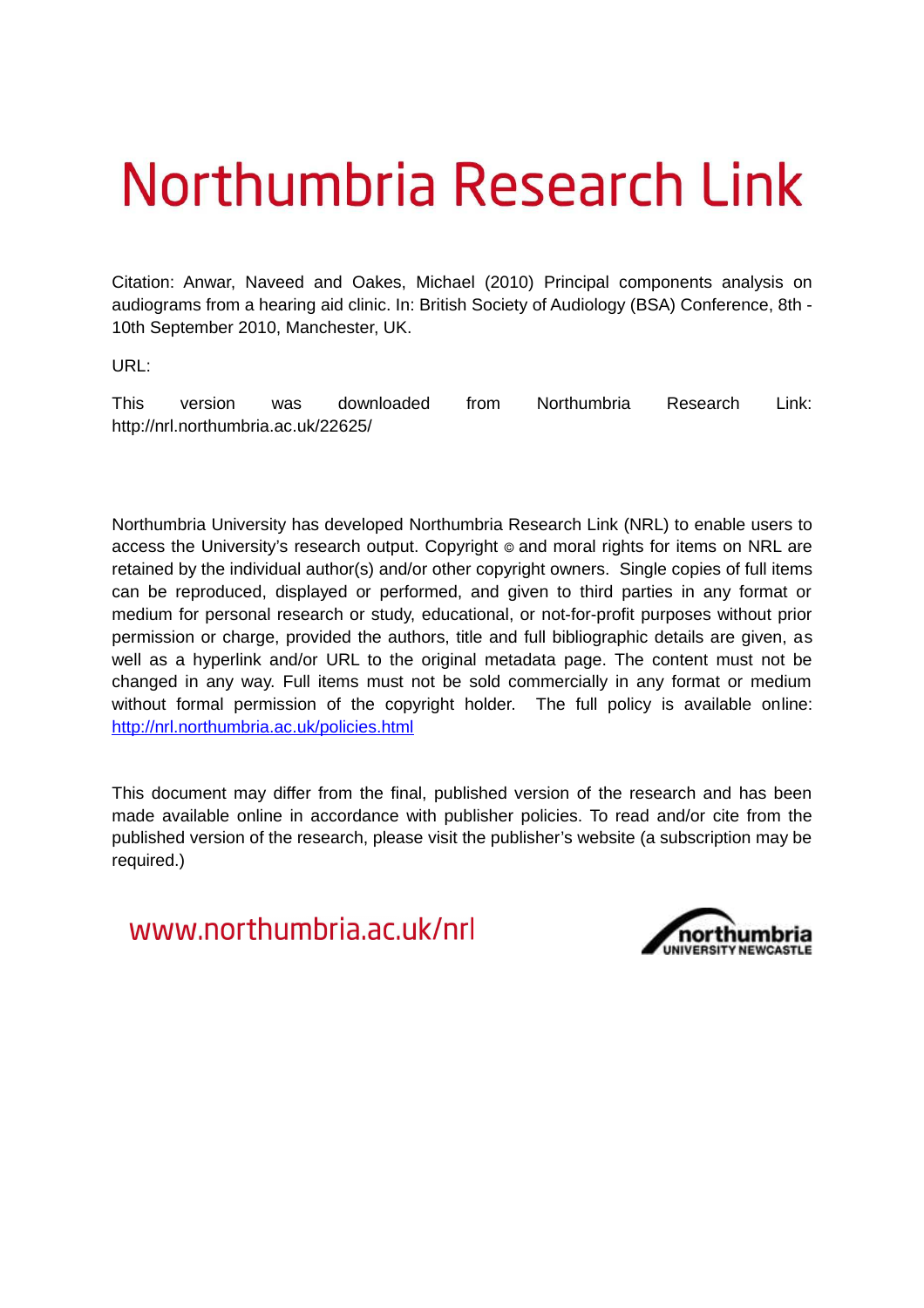**British Society of Audiology** 



## **British Society of Audiology Conference 2010**

**Uniting basic, translational & clinical research and practice University of Manchester Wednesday 8th to Friday 10th September 2010** 

### CALL FOR ABSTRACTS **DEADLINE MONDAY 31ST MAY 2010**

For this special event, we are calling for contributions from delegates across the whole range of scientific and clinical disciplines. There will be significant and important time for poster presenters to show and discuss their work with colleagues, as well as a significant number of contributed oral presentations together with the eminent keynote speakers. WE WANT TO SEE YOUR WORK!!

To submit your abstract, please fill out the form on this page and complete your abstract on the following page, using the template as guidance for formatting. Please make sure that your abstract does not exceed the length allotted and ONLY uses the format in the template (just replace the text in the example).

Abstracts will be reviewed and published in the International Journal of Audiology, as well as being available for delegates at the conference. The early deadline is so that we can detail the conference programme in flyers advertising the conference. To assist authors to include recent data, or at the request of reviewers, there will be an opportunity to update your abstract closer to the conference if necessary. You will be notified of the deadline for this.

There will be four poster prizes: one for each of the three categories of research (clinical, translational and basic) and an additional one for best student poster (audiology or PhD student). Poster maximum size is portrait A0 (84 cm wide by 119cm tall).

**Title**: Principal Components Analysis on Audiograms from a Hearing Aid Clinic

**Authors: M Naveed Anwar and Michael P Oakes** 

**Contact email address : [Michael.Oakes@Sunderland.ac.uk](mailto:Michael.Oakes@Sunderland.ac.uk)**

**Preference (delete one):**  I would like a poster presentation

**Poster prize category (delete those not applicable)**  Translational research

**Office use**: Abstract # Category

**Please email this form (including your abstract) to Dan Owens by 31st May [daniel.owens@manchester.ac.uk](mailto:daniel.owens@manchester.ac.uk)**